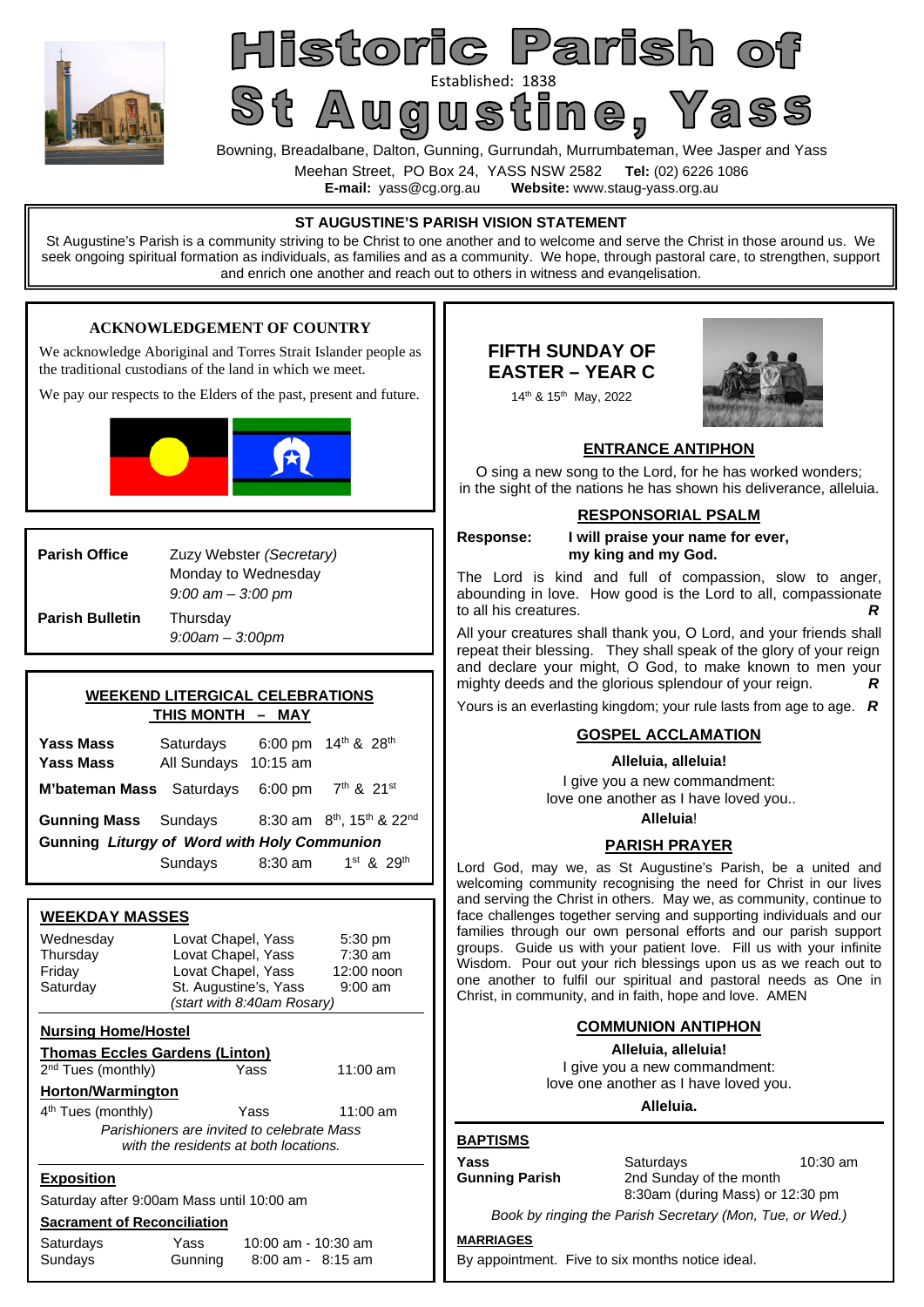*Thoughts from the Presbytery* 



- **1** On the first Saturday of each month, commencing Saturday 5th June, an Anointing Mass for the Sick and Frail will be held at the 9am Mass.
- **2** We are in need of more Extraordinary Ministers of the Eucharist. There will be 2 training sessions in the church at 7pm on Thursday 16<sup>th</sup> June and Thursday 23<sup>rd</sup> June. *Please consider being part of this important Ministry.*
- **3** Some new members for the Parish Pastoral Council (PPC) are needed. Please contact me (Father Peter) or the Parish **Office**
- 4 Topics covered at our recent Parish Assembly are now being worked on. A committee will meet at 7.00 pm on Thursday 19 May to further suggestions made.
- 5 **I** will be attending the annual Clergy Assembly from Monday 16 May till Thursday 19 May. As there will be no Masses that week, Liturgy of the Word with Holy Communion will be held on the Wednesday and Thursday.
- **6** Weekend Masses have now been decided upon. They are:

| Yass                 | $6:00 \text{ pm}$<br>1 <sup>st</sup> , 3 <sup>rd</sup> & 5 <sup>th</sup>                                               | Saturdays of the month |
|----------------------|------------------------------------------------------------------------------------------------------------------------|------------------------|
| Yass                 | $10:15$ am                                                                                                             | All Sundays            |
| <b>Murrumbateman</b> | $6.00 \text{ pm}$<br>$2^{nd}$ $8$ $4^{th}$                                                                             | Saturdays of the month |
| <b>Gunning</b>       | $8:30 \text{ am}$<br>2nd, 3rd & 4th                                                                                    | Sundays                |
| <b>Gunning</b>       | Liturgy of Word with Holy Communion (LoWwHC)<br>$8:30 \text{ am}$<br>$1st$ $\mathcal{R}$ $5th$<br>Sundays of the month |                        |
|                      |                                                                                                                        | Fr Peter               |

## *OUR PARISH SCHOOL – MT. CARMEL*



#### **What's Happening in Religious Education?**

choices and how they can affect others.



Students are exploring a selection of fables that have a moral message and examining scripture from the Old Testament on making responsible choices.

#### **Journey with Jesus Retreat Day**

Last week Year 5 and 6 students participated in the *Journey* 

*with Jesus* Retreat Day, led by a Youth Ministry team. The retreat was an opportunity for students to learn more about the Gospel message of love, salvation, reconciliation and forgiveness.



#### **Parish Finance Committee Members:**

| Father | Peter My | Stan  | Wald  |
|--------|----------|-------|-------|
| David  | Garland  | Mark  | Valer |
| Paul   | O'Mara   | Trish | Gibbs |
| Irene  | Carr     |       |       |

#### **Parish Pastoral Council Members:**

| VACANT (Youth)                 |                                              |  | Peter Cleary (Liturgy)        |  |  |
|--------------------------------|----------------------------------------------|--|-------------------------------|--|--|
| Bryan                          | Coleborne (Ecumenism) Michael Green (School) |  |                               |  |  |
|                                | Genevieve Colbert (Education)                |  | Lourdes O'Keefe (Social)      |  |  |
| Bob                            | Nash (Maintenance)                           |  | Michael Van Wanrooy (Welfare) |  |  |
|                                | VACANT (Social Justice)                      |  | Zuzy Webster (Secretary)      |  |  |
| Ex Officio Member: Fr Peter My |                                              |  |                               |  |  |

#### **Please pray for the children as they prepare for First Holy Communion**



Bless all the children preparing to receive Holy Communion for the first time.

May that day be an initial step into a life-long love of the Eucharist.

Give them a hunger for this sacred food so that they will turn to you for comfort, guidance and wisdom as they grow into full discipleship.

May their hands, extended in anticipation of your Body and Blood, inspire all of us to cherish this sacred sacrament. AMEN.



#### **ANOINTING MASS Saturday**

5 th June 2022 at 9.00am



I love my dog! I love your hair! I love that new song! I absolutely love chocolate! We throw around the word 'love' so casually today that it has almost lost its meaning. The decision whether or not to say "I love you" in a relationship has become a major dilemma - or alternatively, just the formula that has to be said to get what you want! Jesus did not use the word so casually or so inappropriately. He spoke of love very deliberately and very specifically. Jesus calls us to share in the selfless love that he modelled and to follow his example.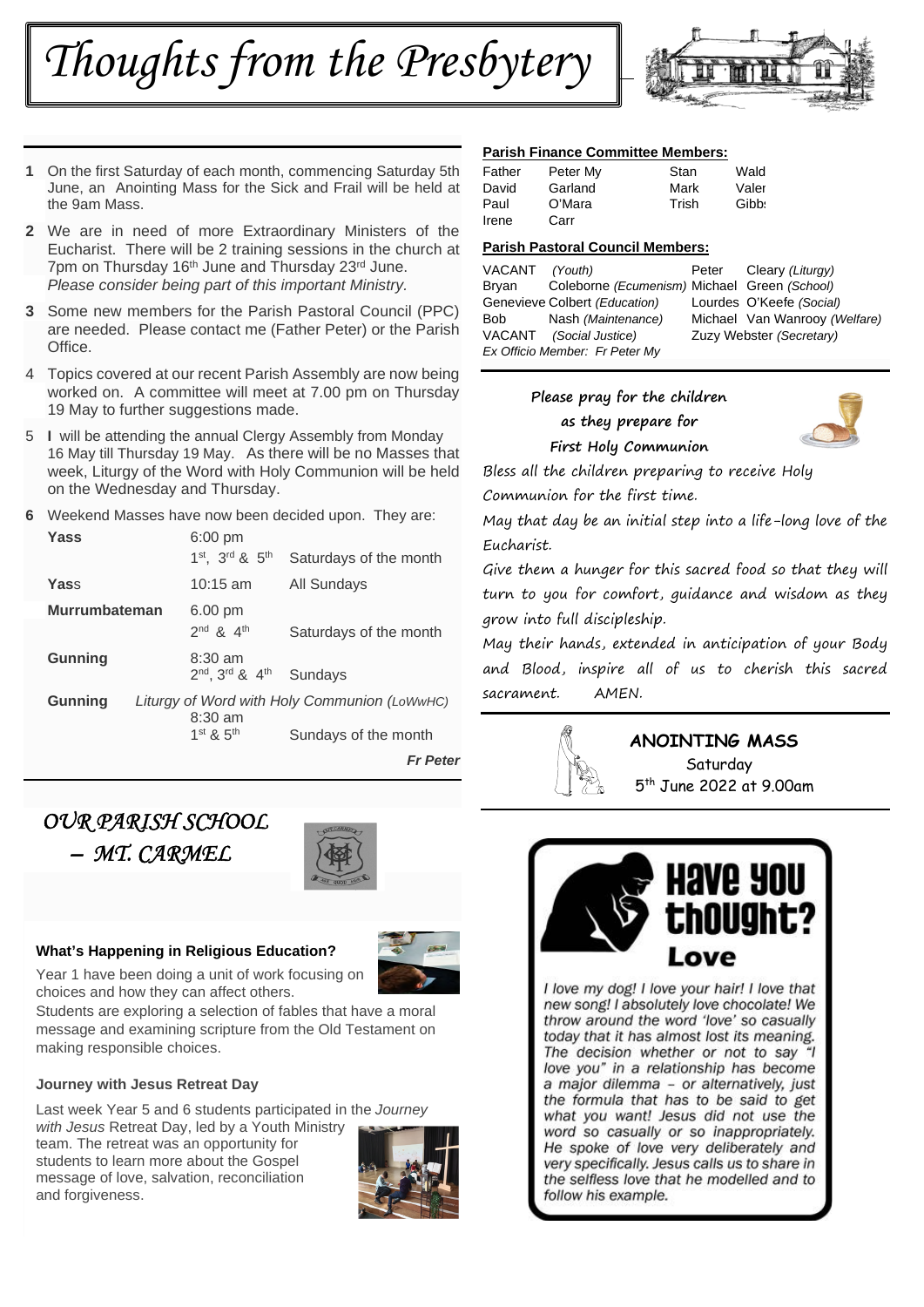#### **SACRAMENTS 2022 – CLAIM THE DATE**

#### **SACRAMENT OF FIRST EUCHARIST**

Sunday 19 June 10.30am St Augustine's (Yr 4 and above)

#### **CONFIRMATION**

Sunday 11 September 10.30am St Augustine's (Yr 6 and above)

#### **RECONCILIATION**

Wednesday 23 November 6pm St Augustine's (Yr 3 and above)

#### **MAKING DONATIONS**

- **On the plate** during Mass
- **Planned Giving Envelopes** become a member and obtain your envelopes by contacting Zuzy at the Parish Office
- **'Tap Machine'** (Smart Terminal) Located at the back of the church. Set up for \$5, \$10 or \$20 donations with an option for other amounts. *(These donations are split 30% to the 1st Collection and 70% to the 2nd Collection)*
- **EFT** Using your home computer or phone.

Bank Details are:

*1st Collection* (To the Archdiocese) BSB:062-786 Account No: 000019611 Account Name: St Augustine's Parish, Prebytery

**2nd** *Collection* (For the Parish)

BSB: 062-786 Account No: 000027838 Account Name: St Augustine's Parish,Church

 **Credit Card** on regular basis. (Contact Zuzy at the Parish Office to arrange this).

Monies donated are distributed between the Parish *(2nd Collection - to assist in operating expenses, eg. gas, electricity, rates, wages etc.)* and the Archdiocese *(1st Collection - support of Parish Priests).*

# *Financially Speaking*

Building of a Storage Shad has commenced behind the Lovat Chapel. Thank you to all volunteers who helped with the first stage of the build.

The Yass Parish has donated entertainment packages to residences of Thomas Eccles Gardens who are currently in lockdown. Thank you to all partitioners who helped whit the organisation of the packages.

#### *PLANNED GIVING 2022*

**Received last weekend: \$725.50**

*1 ST COLLECTION* 

 **\$791.25** 

#### **GOOD SHEPHERD SUNDAY APPEAL**

We have three seminarians studying for the priesthood. Let us invest in the future of our Church by financially supporting them and others considering the priestly calling. You can make a gift today.

By envelopes, by giving at: www.cgcatholic.org.au/goodshep or by calling: (02) 6239 980.

May Jesus, our High Priest, raise up a whole generation of new priests in our Archdiocese! iocese!

children of Stanley and Anna

*Captisms* This weekend we will welcome into  *our Church community:* 

Ashton Kiktchener Sophia Jade Alaya Rose

#### **CALL TO CONNECT' PRAYER GROUP**

Are you looking for an avenue of prayer and sharing the faith journey? Call to Connect catholic Women' Ministry (CTC) can help facilitate this through our prayer/sharing group structure and free resources for either face to face or online groups. There is already an existing 'Call to Connect' Prayer Group in our parish which has enough members.

If you are interested in starting another Group please go to: www.calltoconnect.org for details. Please register interest in attending a trial Zoom or face to face prayer session including Q&A to experience the CTC style with the secretary.

#### **BASECAMP YR 5/6 RETREAT**

When- Saturday 21<sup>st</sup> May 9:30am - 2:30pm **Where**- Holy Trinity Catholic Church 3 Strangways St, Curtin, ACT 2605

**Book on** – trybooking.com/902727

**Registration cost** – free (Closes on Thursday 19<sup>th</sup>May)

**Lunch is provided –** bring water

**Questions** – lucy.koelmeyer@cg.org.au

Basecamp is an opportunity to have fun, listen, find hope and peace.

*All Yr 5&6 students are invited to attend* 

#### *CODE OF CONDUCT FOR RENEWAL*

Note to all volunteers at St Augustine's Parish (Yass and Murrumbateman).

**Archdiocese Canberra Goulburn Code of Conduct** is for renewal. It is compulsory for volunteers to sign a new copy. Copies of the Code of Conduct can be find at the back of the St Augustine's Church. Please leave signed copy at the Presbytery.

Contact Zuzy Webster 02 6226 1086 at the Parish Office if you have more questions

#### **FEDERAL ELECTION**

Read the Australian Catholic Bishops' 2022 election statement , *Towards a Better Kind of Politics,* to help you reflect on the good you can do for the community by using your vote for the common good of all. The statement includes a Prayer for the Election and the principles of Catholic Social Teaching. Download a copy from www.catholic.org.au